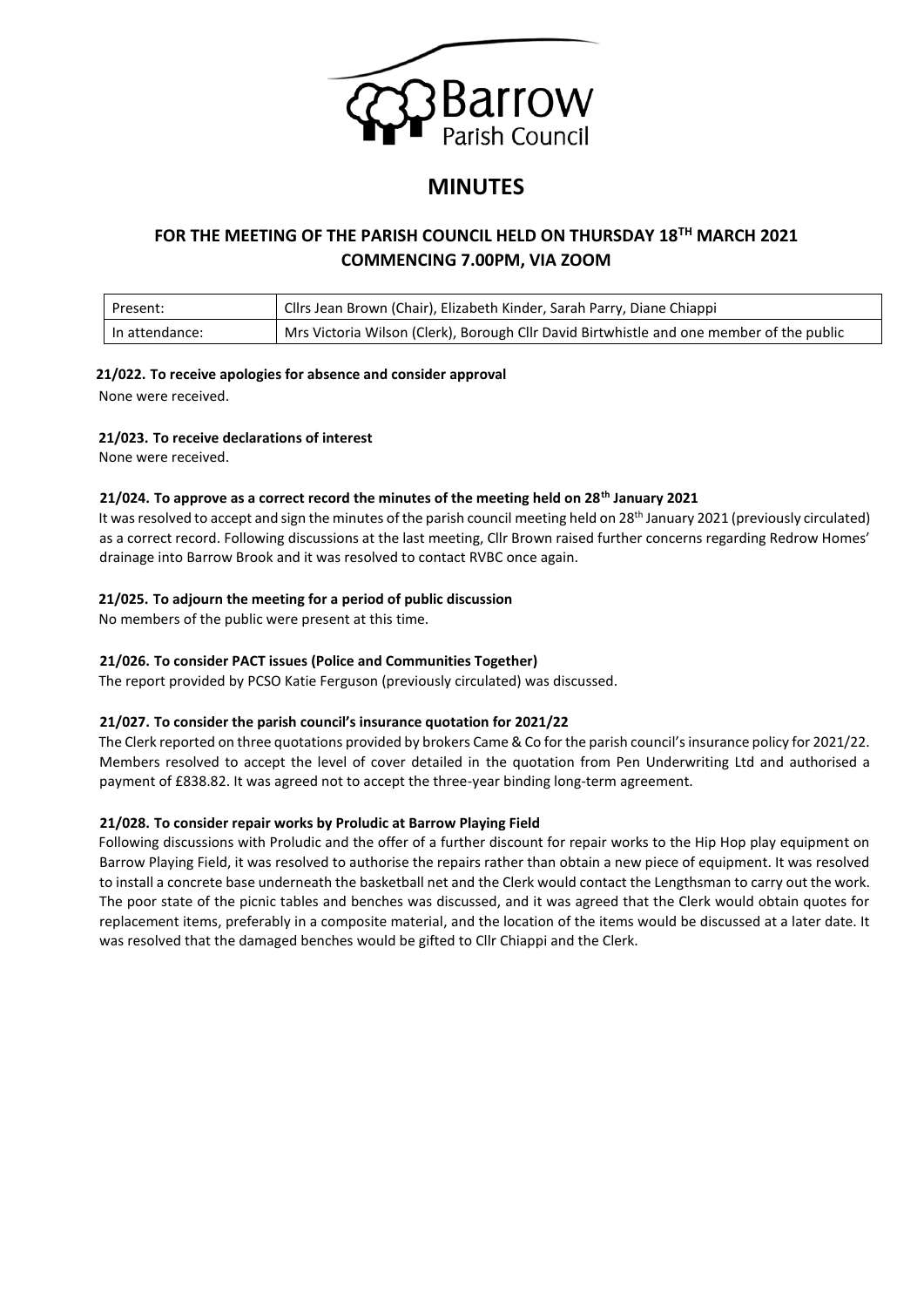## **21/029. To approve as a correct record the 2020/21 accounts to date and authorise payments**

It was resolved that the 2020/21 accounts to date, together with the bank reconciliation and budget comparison as at  $26<sup>th</sup>$ February 2021 are approved and accepted. The accounts show an opening balance of £6,770.98, receipts of £14,118.24 and expenditure of £8,399.18, leaving a balance carried forward of £12,490.04. It was resolved to formally authorise the following accounts for payment:

|                                                                  | Chq no. | Net £    | VAT £  | Gross £  |
|------------------------------------------------------------------|---------|----------|--------|----------|
| <b>RVBC</b>                                                      | 100167  | 340.00   | 68.00  | 408.00   |
| 2020/21 grounds maintenance                                      |         |          |        |          |
| Came & Co                                                        | 100168  | 838.82   | 0.00   | 838.82   |
| Insurance to 31/03/2022                                          |         |          |        |          |
| E.On                                                             | 100169  | 41.75    | 2.09   | 43.84    |
| Electricity for Christmas lights                                 |         |          |        |          |
| Mrs V Wilson, Clerk                                              | 100170  | 966.43   | 12.90  | 979.33   |
| Salary £867.30, use of home £34.66, reimbursement £77.37 January |         |          |        |          |
| and February 2021                                                |         |          |        |          |
| Proludic                                                         | 100171  | 1,377.13 | 275.43 | 1,652.56 |
| Repairs to equipment on Barrow Playing Field                     |         |          |        |          |

## **21/030. To consider arrangements for the recruitment of a new parish council clerk**

Cllr Brown reported on progress of the recruitment of a new parish council clerk and it was resolved that she and Cllr Street would carry out interviews via zoom, and the current clerk would also attend. If appropriate, an offer of employment would be made following interviews. It is expected that the current clerk would leave employment by 30<sup>th</sup> April 2021, but this date will depend on appointing a replacement clerk.

## **21/031. To receive a report on recent planning applications and RVBC decisions relating to Barrow**

Cllr Brown discussed a planning report (previously circulated) on recent planning applications relating to Barrow and the tree work recently carried out on Rowland Homes land, adjacent to Barrow Brook.

## **21/032. To discuss correspondence received regarding the housing development by Reilly Homes**

Correspondence between a resident and RVBC regarding the ongoing housing development by Reilly Homes was noted. It was agreed to monitor the situation.

#### **21/033. To consider matters relating to the car park:**

#### **i. Request by Mulbury Homes to lease a section of the car park during construction works**

After lengthy discussions, it was resolved that the Clerk would reply to Mulbury Homes to advise that the parish council was not opposed to their request. It was noted that under the terms of the lease, the parish council was not allowed to charge parking fees but would open discussions on a contribution towards improvements to the car park, Barrow Playing Field and other green areas in the village. Members discussed the amount of contribution they would accept, based on advice from RVBC regarding car park charges.

#### **ii. Repairs to the surfacing**

It was noted that work to improve the car park surfacing and spread the road chippings had not yet been carried out due to Covid restrictions. It was resolved that the most urgent work was to fill the potholes and clear the vegetation and this should form part of discussions with Mulbury Homes.

## **iii. The lease of garages on the car park**

The Clerk advised that the legal agreement for rental of the two garages had not yet been finalised but would be sent to the garage owner ahead of the new financial year.

Following discussions with the Bay Horse Inn and RVBC, it was resolved to allow the pub to use a small section of the car park adjacent to their property for customer tables. The permission would be subject to certain conditions and remain in place until Covid restrictions on indoor drinking are removed. The Clerk would draw up the agreement and arrange for it to be signed by the Licensee.

#### **iv. Registration of the parish council's lease with RVBC at the Land Registry**

The Clerk reported that RVBC required completion of a further legal form to register the car park lease with the Land Registry. It was resolved that Cllr Brown would act as representative for the parish council and visit a local firm of solicitors to verify the document at a cost of £35.